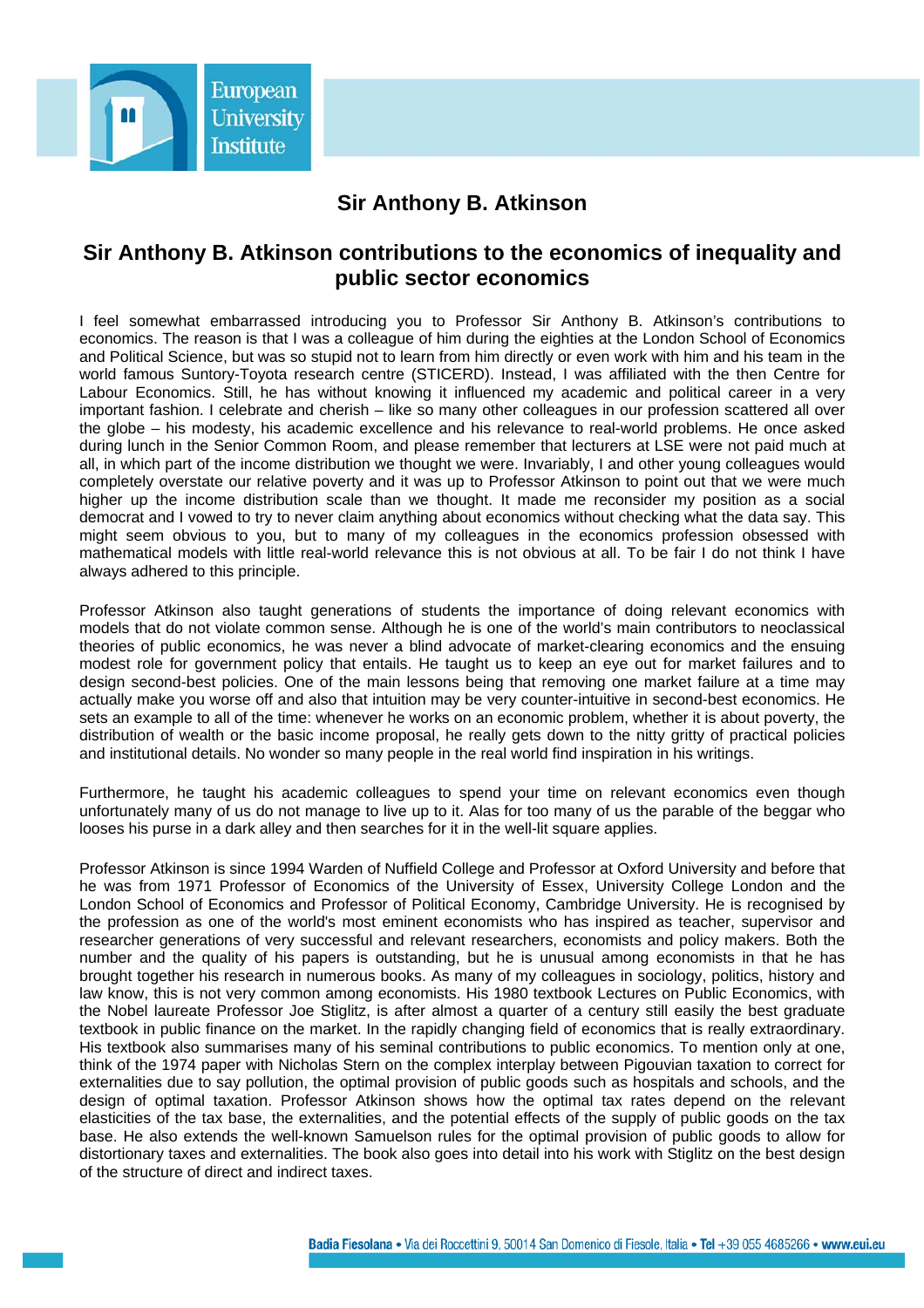

His main academic interests are the economics of inequality, economics of the welfare state and public sector economics. He is unusual in being at the forefront of both theoretical and empirical work in these areas. In fact, his work in these areas has been absolutely path-breaking. The research of professor Atkinson is not only of the highest academic standards, but is of direct relevance to the least advantaged people in society and thus to policy makers of all political colours - witness his pioneering work on the subjective measurements on inequality, poverty, earnings mobility, basic incomes, tax reforms in second-best markets. Clearly, his work is of relevance to economists, political scientists and sociologists, crosses important bridges between disciplines and has provoked numerous policy debates. It should be mentioned that in the early days of the European University Institute professor Atkinson has been a keen supporter and has always helped out and sat on our committees when necessary.

It is perhaps interesting to spell out in a little detail a few of his seminal contributions. One of the first ones was his measure of income inequality published almost 35 years ago in the Journal of Economic Theory. Many people used measures like the Gini coefficient or the Lorenz curve to say something about the distribution of income or wealth. These measures suggested a kind of objectivity. The beauty of Atkinson's measure of income inequality is that it points out that the very act of measuring it is subjective and requires some statement about how much one cares about the distribution of income or wealth. Only after stating one's degree of relative income aversion, is it possible to measure the degree of inequality. In a sense, his measure incorporated many different social welfare functions from the Rawlsian maximin principle with infinite degree of inequality aversion to a more Benthamite utilitarian welfare function with zero inequality aversion.

Good examples of his thorough applied work on wealth inequality are his Unequal Shares – Wealth in Britain published in 1971 and The Distribution of Personal Wealth in Britain (with A.J. Harrison) published in 1978. His famous book Economics of Inequality published in 1975, revised 1983 demonstrates his excellence and relevance for the real world and has been obligatory reading for most of us. The OECD has called upon his expertise, witness his 1995 study on income distributions in the OECD. More recently, he has done marvellous work on the top segments of the income distribution in the UK and the Netherlands together with Wiemer Salverda using tax returns. He demonstrated that the share of the top one per cent of incomes diminished in both countries substantially from about twenty to six per cent during 1914-77, but that the rich got richer in the UK while the share of the rich in the Netherlands fell a bit further after 1977. This is yet again a splendid example of very detailed and cumbersome work on a crucial topic for policy. With one of our former colleagues, John Micklewright, he has studied more than a decade ago the economic transformations in Eastern Europe and the consequences for the distribution of income.

Political economy is about efficiency and equity. Economists tend to focus perhaps too much on efficiency. It is to the credit of Professor Atkinson that there is almost no one that has done more to redress the balance and focus on the all important equity issues as well without ever loosing sight of efficiency. Interesting is that Professor Atkinson has not only studied income and wealth distributions at a given point in time, but has also done important empirical work with Bourguignon and Morrisson on earnings mobility. He also done, of course, seminal work into the determinant of poverty throughout his life. He has done probably more than anyone else to gain a better understanding of the plight of the weaker members of society. Already in 1969 he completed his first book on Poverty in Britain and the Reform of Social Security followed by the books Social Justice and Public Policy in 1982 and Poverty and Social Security in 1989. Also see his Three Lectures on Poverty in Europe in 1998.

It must come as no surprise to someone with so much knowledge of the distribution of income and wealth has been interested in the design of policies for the welfare state as well. In fact, Professor Atkinson has been very influential in policy debates. In recent years his 1995 Lindahl Lectures on Public Economics in Action and his 1999 Munich Lectures on The Economic Conequences of Rolling Back the Welfare State have spawned a lot of research. For example, he points out that economists must take due notice of the details of the welfare state. It will not do to treat unemployment benefit as 'unconditional leisure pay' as a large part of the literature does, because then unemployment benefits will always harm the economy and economists are bound to give misleading advice. Unemployment benefits are in practice conditional on search effort and accepting job offers, are limited in duration and may depend on how many years one has worked. Professor Atkinson shows within a second-best context with efficiency wages and real unemployment that unemployment benefits need not necessarily destroy jobs.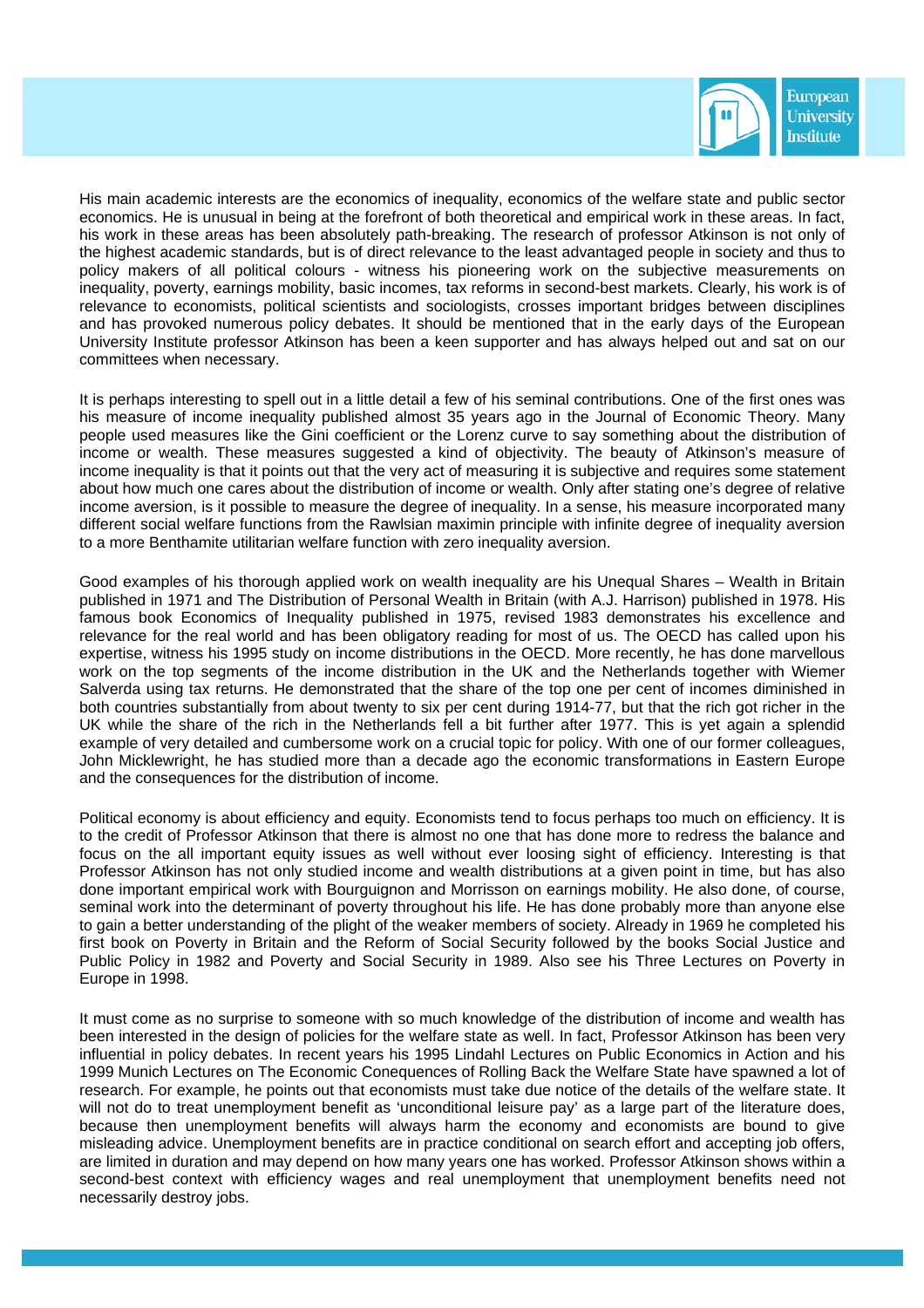

His role as a leading economist has been important and recognised throughout the world. Among many other prestigious posts, professor Atkinson has been Founding Director of the Suntory Toyota Centre, the main research centre at the London School of Economics, 1981-87, President of the Econometric Society, 1988, President of the European Economic Association, 1989, and President of the International Economic Association, 1989-92. He has also been the editor of the Journal of Public Economics for 27 years. Among Docteur Honoris Causa de l'École Normale Supérieure de Paris, 1995, he has had many honours bestowed on him. The UK government has relied on his expertise on many occasions as may be witnessed from his memberships of the Royal Commission on the Distribution of Income and Wealth, and the Pension Law Review Committee and the French Prime Minister has called him for the Conseil d'Analyse Economique. At Nuffield College, Oxford Professor Atkinson has been determined to take his managerial role as always very seriously and at the same time to be sure to keep time for continuing his original research. When he steps down from being Warden of Nuffield College next year, he will be able to devote even more of his time to further his research. I must also mention his crucial role in developing European research networks.

It has been impossible for me to do justice to the many contributions to society, academia and the social sciences of Professor Atkinson. Nevertheless, I hope you have gained an understanding of his importance to the profession and why his modesty, excellence and relevance set such a high standard for all of us. It is for all these reasons that not only my colleagues in the economics department but also all the colleagues in the other departments of the European University Institute are so happy today to honour the many contributions of Professor Atkinson to society, academia and the social sciences.

## **Main publications:**

- Poverty in Britain and the Reform of Social Security, 1969.
- Unequal Shares Wealth in Britain, 1972.
- Economics of Inequality, Oxford University Press, 1975, second edition 1983.
- The Distribution of Personal Wealth in Britain (with A.J. Harrison), 1978.
- Lectures on Public Economics (with J.E. Stiglitz), McGraw-Hill, 1980.
- Social Justice and Public Policy, 1982.
- Parents and Children (with A.K. Maynard and C.G. Trinder), 1983
- Poverty and Social Security, Harvester Press, 1989.
- Empirical Studies of Earnings Mobility (with F. Bourguignon and C. Morrisson), Hardwood Academic Publishers, 1992.
- Economic Transformations in Eastern Europe and the Distribution of Income (with J. Micklewright), 1992.
- Public Economics in Action, Lindahl Lectures, Oxford University Press, 1995.
- Income Distribution in OECD Countries (with L. Rainwater and T. Smeeding), OECD, 1995.
- Income and the Welfare State, 1996.
- Three Lectures on Poverty in Europe, Basil Blackwell, 1998.
- The Economic Consequences of Rolling Back the Welfare State, Munich Lectures in Economics, CES and MIT Press, 1999.